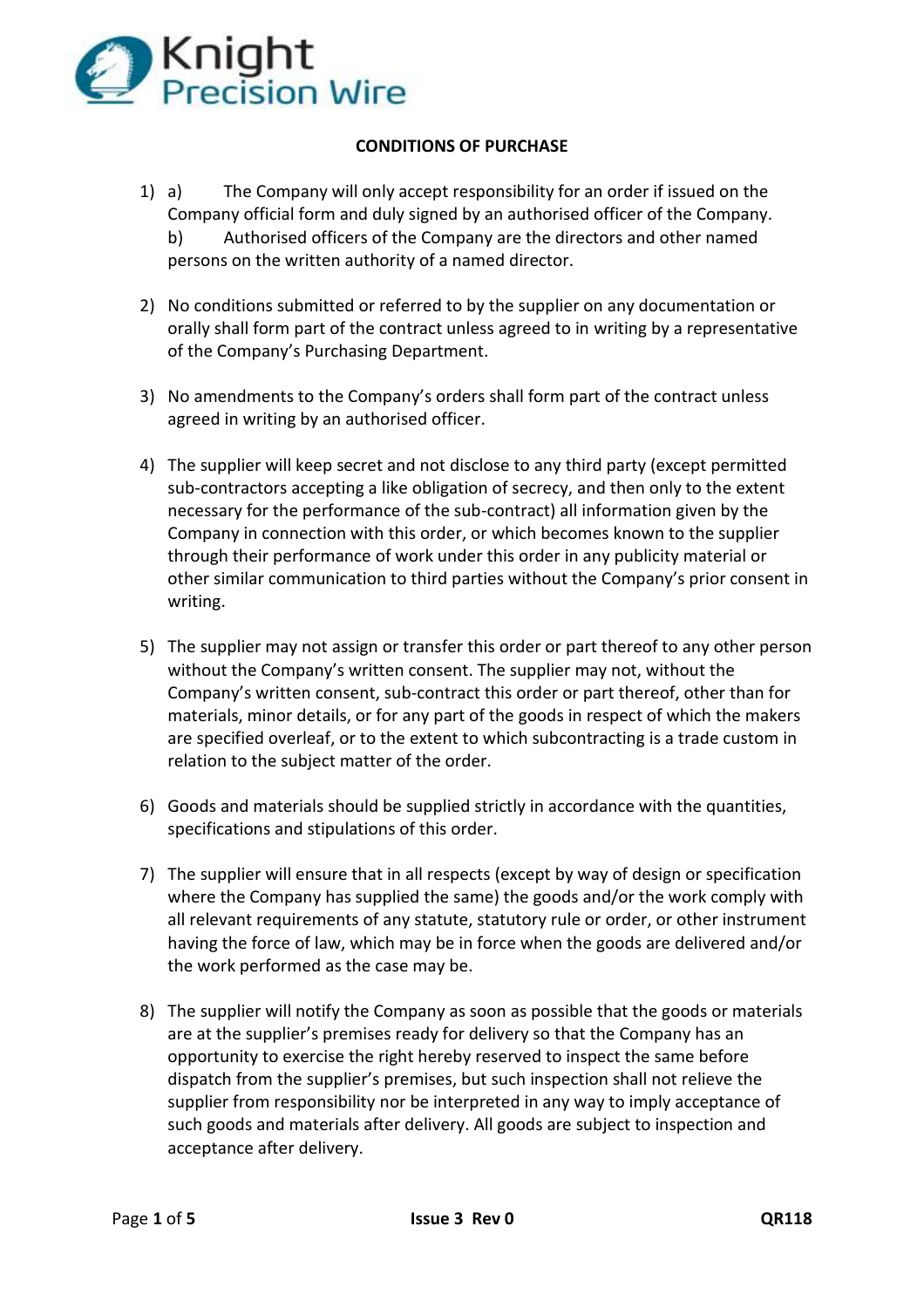

- 9) In the absence of any earlier expressed acceptance by the supplier delivery by the supplier shall of itself constitute acceptance of these conditions.
- 10) Where time for delivery and/or performance by the supplier is specified, time shall be of the essence of the contract, for the avoidance of doubt the Company reserves the right to cancel any order in full or part without paying compensation if not delivered within the time stated or alternatively, to claim reasonable compensation on any losses due to delayed delivery.
- 11) a) The details referred to in Condition 11 (b) must be clearly shown on (i) the outer packaging of all goods delivered under this order and (ii) on the supplier's delivery note which should be attached to the outside of such packaging. Failure to comply with this Condition 11 (a) may result in the Company not accepting delivery.
	- b) The details referred to are: details of goods, order number, quantity, the Company's part number (if applicable), description and batch number (where applicable).
- 12) If for any reason, the Company is unable to accept delivery of the goods on or after the agreed delivery date, the supplier will store the goods, safeguard them and take all reasonable steps to prevent their deterioration until delivery.
- 13) The Company may from time to time without liability in damages or otherwise to the supplier change any delivery schedule specified in this order or direct temporary suspension of such deliveries.
- 14) The goods and materials shall be delivered during normal business hours unless previously arranged otherwise.
- 15) Title to and property in all goods and materials shall pass to the Company when delivery is made to the premises specified by the Company but all goods and materials remain at the risk of the supplier until they have been sufficiently inspected to ascertain that they have been supplied in accordance with the details stated in the order without prejudice to the right of rejection which the Company may have under these circumstances and/or at common law and/or by statute.
- 16) The Company's signature, given on any delivery note, or other documentation, presented for signature in connection with the delivery of the goods, is evidence only of the number of packages received. In particular it is no evidence that the correct quantity of number of goods has been delivered or that the goods delivered are in good condition or of the correct quality.
- 17) Where no payment terms are specified overleaf, payment shall be due at the end of the month following the end of the month in which the goods are delivered or the work is fully performed.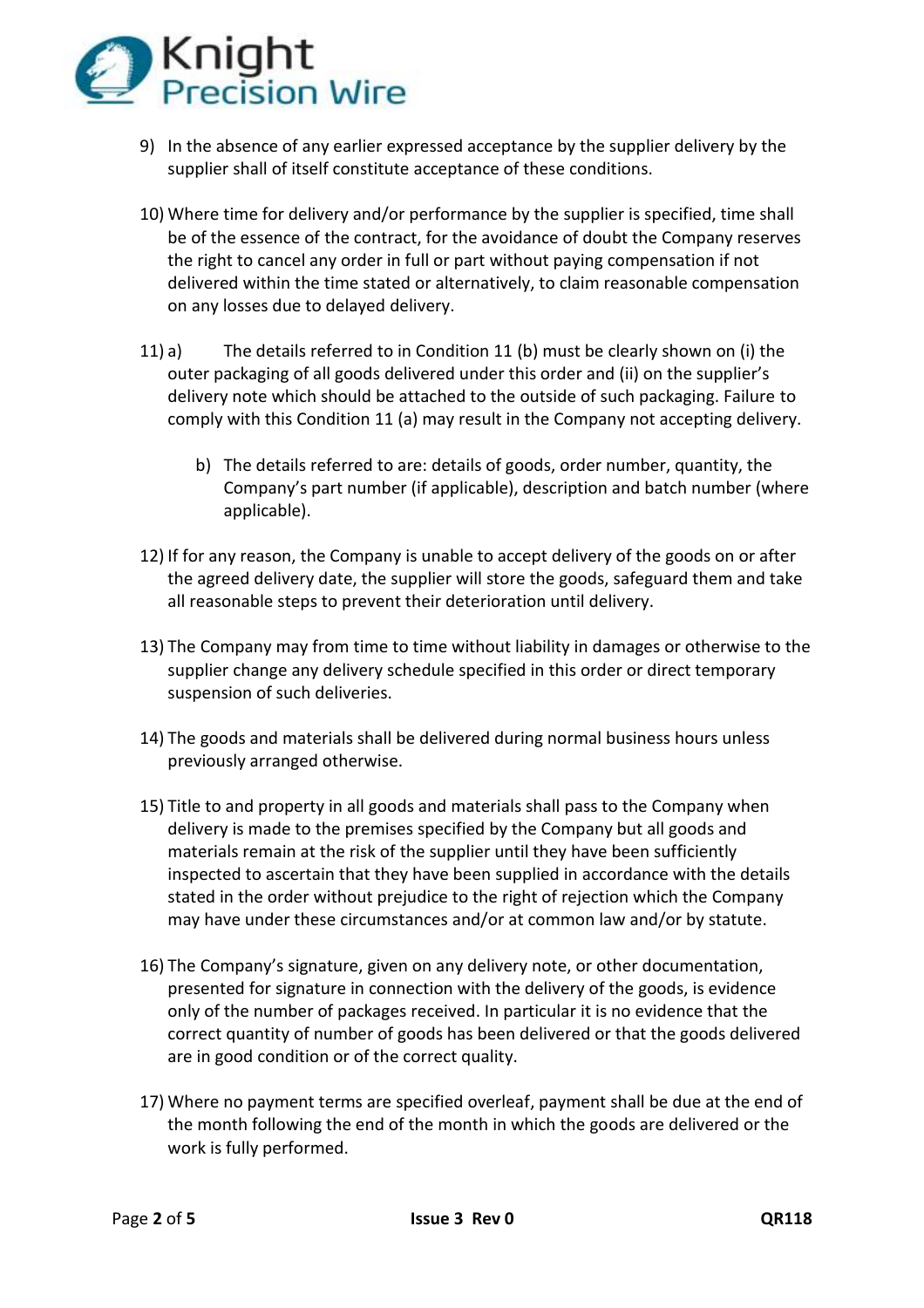

- 18) Without prejudice to any legal or equitable remedies available for any breach of the contract, if either party defaults of any of its obligations under this contract (other than matters covered by paragraph 7 hereof) and fails to comply with a written notice from the other party warning against a further default of a similar nature or, if it is practicable, requiring the default to be remedied within a reasonable period specified by the notice then the other party may terminate the contract forthwith by giving the party in default written notice to that effect.
- 19) Unless the Company agrees otherwise in writing, all goods and materials supplied are to be delivered by the supplier carriage paid and insured to the address for delivery specified in the order.
- 20) The supplier agrees to replace any defective goods with all due expedition and to indemnify the Company against any extra expenses, costs and losses (including consequential loss) incurred by them of any part of the goods or services supplied, whether being defective or otherwise and to indemnify the Company against claims for infringements of patents or accidents to the supplier's workmen whether engaged at the Company's premises or elsewhere in the execution of the contract between the parties.
- 21) All prices stated on the order are firm and not subject to alteration.
- 22) The supplier warrants that the price of the items set forth on the order do not exceed those charged by the supplier to any other customer purchasing the same item or items in like or smaller quantities and other similar conditions.
- 23) The rights and remedies of the Company under the contract shall not be diminished, waived or extinguished, nor shall any acceptance of the performance by the supplier of his obligations hereunder be implied by the granting of any indulgence, forbearance or extension of time by the Company nor by any failure of, or delay by the Company in asserting or exercising any such rights or remedies over by any payment by the supplier of, or on account of the contract price.
- 24) a) If either the supplier or the Company are delayed or prevented from performing the Company's obligations under this order, by circumstances beyond the reasonable control of either of them, (including without limitations any form of governmental intervention, strikes, lock-outs relevant to this order, breakdown of plants or delays by sub-contractors concerned) such performance shall be suspended, and if it cannot be completed within a reasonable time after the due date as specified in this order, this order may be cancelled by either party. The Company will pay to the supplier such sum as may be fair and reasonable in all the circumstances of the case in respect of work performed by the supplier under this order prior to cancellation, and in respect of which the Company has received benefit. The Condition can only have effect if it is called into operation by the party wishing to rely on it giving written notice to the other to that effect.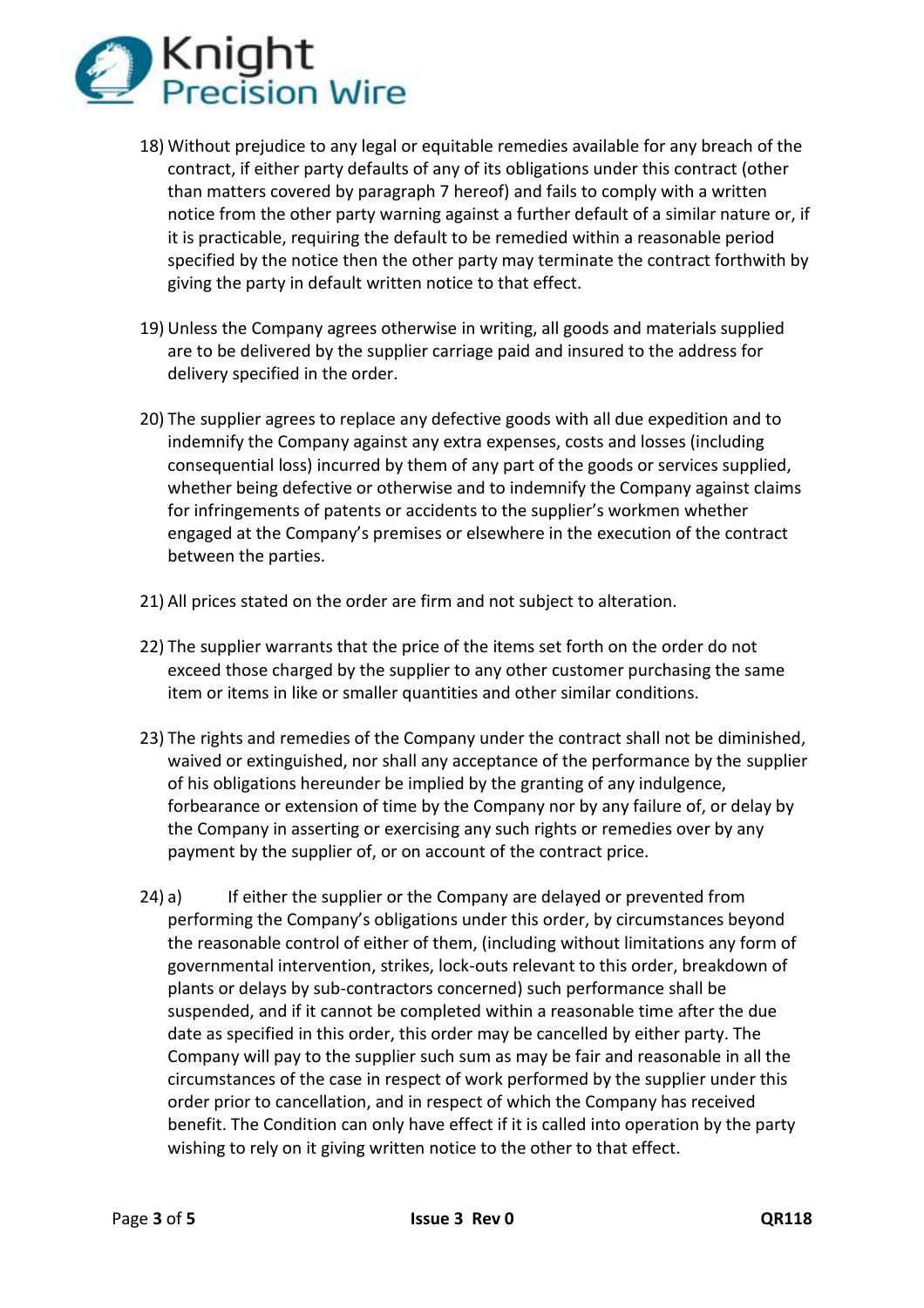

b) Subject to Condition 24(a), the Company reserves the right to cancel the whole or any part of this order or any consignment on account thereof, if the same is not completed in all respects in accordance with the instructions and specifications stated in this order.

c) If the supplier shall become bankrupt or have a receiving order or administration order made against it or shall make any composition or arrangement with or any conveyance or assignment for the benefit of its creditors, or shall purport so to do or shall have any application made against it under any bankruptcy act, or (being a company) if any resolution shall be passed or an order of the court be made that it be wound up (save for the purpose of reconstruction or amalgamation) or a receiver or manager be appointed by any creditor or any act shall be done which would cause any of the foregoing to be done, the Company shall be entitled to cancel this order forthwith by written notice to the supplier without liability to it of any kind, but without prejudice to any other right or action which the Company may have at the date of such notice.

d) In event of the Company cancelling this order under Condition 24(b) and/or 24(c) as to all or any of the goods and/or the work covered thereby the Company shall be entitled to purchase from a third party a like quantity of the goods of similar description and quality, or a reasonable alternative thereto, bearing in mind its needs to take delivery of the goods by the date specified overleaf, or to contract with a third party to perform work of a similar description and quality, and in the event the supplier shall be liable to reimburse to the Company on demand all expenditure incurred by its connection with their said cancellation, including any increase in price over that stated overleaf.

25) Any dispute with regard to the interpretation, validity, application or otherwise shall be governed by English law and the English Courts shall have exclusive jurisdiction.

## SPECIFIC QA PURCHASING REQUIREMENTS

- 1. Suppliers shall ensure they have implemented a quality management system.
- 2. Suppliers shall provide a certificate of conformity, test reports, or authorised release certificate as applicable.
- 3. All shelf life must have at least 80% of their life remaining.
- 4. Unless otherwise specified, the items subject to this order shall be of the latest issue or revision at the time of supply.
- 5. Quality Records must be retained for a minimum of 7 years unless specific additional instructions are requested.